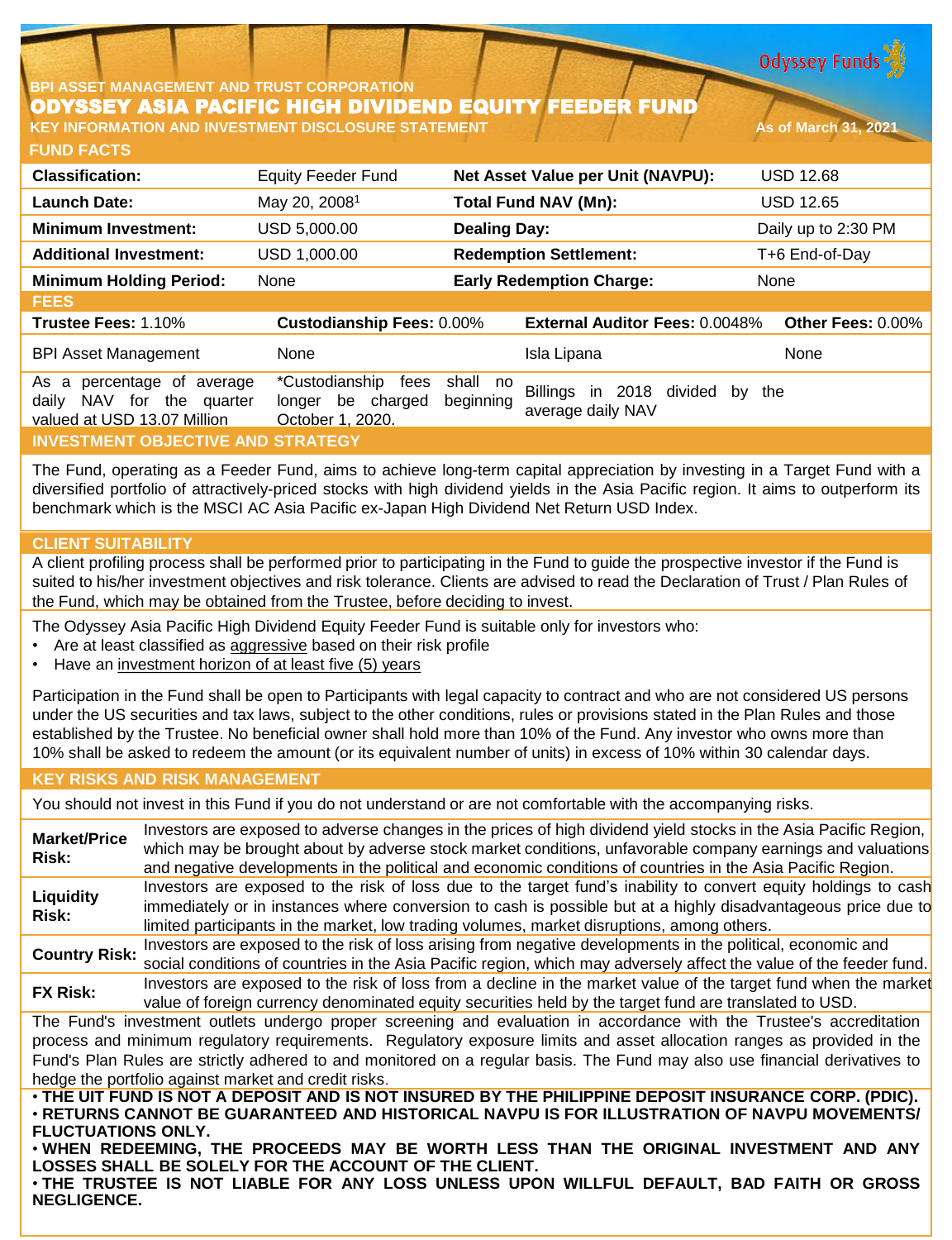## **FUND PERFORMANCE AND STATISTICS AS OF MARCH 31, 2021**

(Purely for reference purposes and is not a guarantee of future results)





|  |  |  | *MSCI AC Asia Pacific ex-Japan High Dividend Net Return USD Index |  |  |
|--|--|--|-------------------------------------------------------------------|--|--|
|  |  |  |                                                                   |  |  |
|  |  |  |                                                                   |  |  |

| <b>CUMULATIVE PERFORMANCE (%) 2</b>    |            |       |       |          |       |        |
|----------------------------------------|------------|-------|-------|----------|-------|--------|
|                                        | 1 mo       | 3 mos | 6 mos | 1YR      | 3YRS  | S.I    |
| Fund                                   | $-0.63$    | 6.38  | 25.05 | 46.93    | 11.03 | 26.80  |
| <b>Benchmark</b>                       | 1.65       | 7.83  | 26.02 | 63.34    | 34.25 | 100.78 |
| <b>ANNUALIZED PERFORMANCE (%) 2</b>    |            |       |       |          |       |        |
|                                        | 1YR        | 2YRS  | 3YRS  | 4YRS     | 5YRS  | S.I    |
| Fund                                   | 46.93      | 4.91  | 3.55  | 4.68     | 5.53  | 1.86   |
| <b>Benchmark</b>                       | 63.34      | 17.67 | 10.32 | 12.69    | 13.77 | 5.56   |
| <b>CALENDAR YEAR PERFORMANCE (%) 2</b> |            |       |       |          |       |        |
|                                        | <b>YTD</b> | 2020  | 2019  | 2018     | 2017  | 2016   |
| Fund                                   | 6.38       | 2.05  | 11.24 | $-9.01$  | 20.33 | 3.45   |
| <b>Benchmark</b>                       | 7.83       | 19.55 | 20.14 | $-14.23$ | 37.63 | 6.18   |
| <b>PORTFOLIO COMPOSITION</b>           |            |       |       |          |       |        |

| <b>Allocation</b>                      | % of Fund        |
|----------------------------------------|------------------|
| Target Fund                            | 97.52            |
| Cash                                   | 0.57             |
| Time deposits and money market         |                  |
| Other receivables - net of liabilities | 1.91             |
| <b>Top Five Sector Holdings</b>        | % of Target Fund |
| Financials                             | 29.1             |
| Information Technology                 | 27.8             |
| Consumer Discretionary                 | 8.8              |
| Industrials                            | 7.3              |
| Utilities                              | 5.6              |
| <b>Top Five Country Weightings</b>     | % of Target Fund |
| China                                  | 23.1             |
| Taiwan                                 | 18.6             |
| Australia                              | 17.6             |
| Hong Kong                              | 11.3             |
| Korea                                  | 11.0             |

# **NAVPU over the past 12 months** Highest 13.23 Lowest 8.48 **STATISTICS** Portfolio Beta 0.85 Volatility, Past 1 Year  $(\%)$ <sup>3</sup> 16.79 Sharpe Ratio<sup>4</sup> 2.79 Information Ratio<sup>5</sup> and C<sub>2.09</sub>

<sup>1</sup>The fund was originally launched as Odyssey Asia Pacific High Dividend Equity Fund. It was converted into a feeder fund last October 1, 2020. <sup>2</sup>Returns are net of fees.

<sup>3</sup>Measures the degree to which the Fund fluctuates vis-à-vis its average return over a period of time.

<sup>4</sup>Used to characterize how well the return of a Fund compensates the investor for the level of risk taken. The higher the number, the better.

<sup>5</sup>Measures reward-to-risk efficiency of the portfolio relative to the benchmark. The higher the number, the higher the reward per unit of risk.

\*Declaration of Trust is available upon request through your branch of account.

### **TOP TEN HOLDINGS**

| Name                                                        | % of Target<br>Fund |
|-------------------------------------------------------------|---------------------|
| Taiwan Semiconductor Manufacturing<br>Co., Ltd.             | 8.9                 |
| Samsung Electronics Co., Ltd.                               | 8.2                 |
| DBS Group Holdings Ltd                                      | 3.1                 |
| Rio Tinto Limited                                           | 2.8                 |
| Ping An Insurance (Group) Company<br>of China, Ltd. Class A | 2.8                 |
| Infosys Limited                                             | 2.6                 |
| Hong Kong Exchanges & Clearing Ltd.                         | 2.5                 |
| <b>CLP Holdings Limited</b>                                 | 2.4                 |
| China Construction Bank Corporation                         | 2.2                 |
| Transurban Group Ltd.                                       | 2.1                 |
|                                                             |                     |

## **RELATED PARTY TRANSACTIONS\***

The Fund has transactions and outstanding investments with entities related to BPI Asset Management and Trust Corporation (BPI AMTC): Bank of the Philippine Islands – USD 150K

\* Related party in accordance with BPI AMTC's internal policy.

For more information, you may contact us at (632) 8580-**AMTC** (2682),

email us at bpi\_asset\_management@bpi.com.ph or visit our website, www.bpiassetmanagement.com.